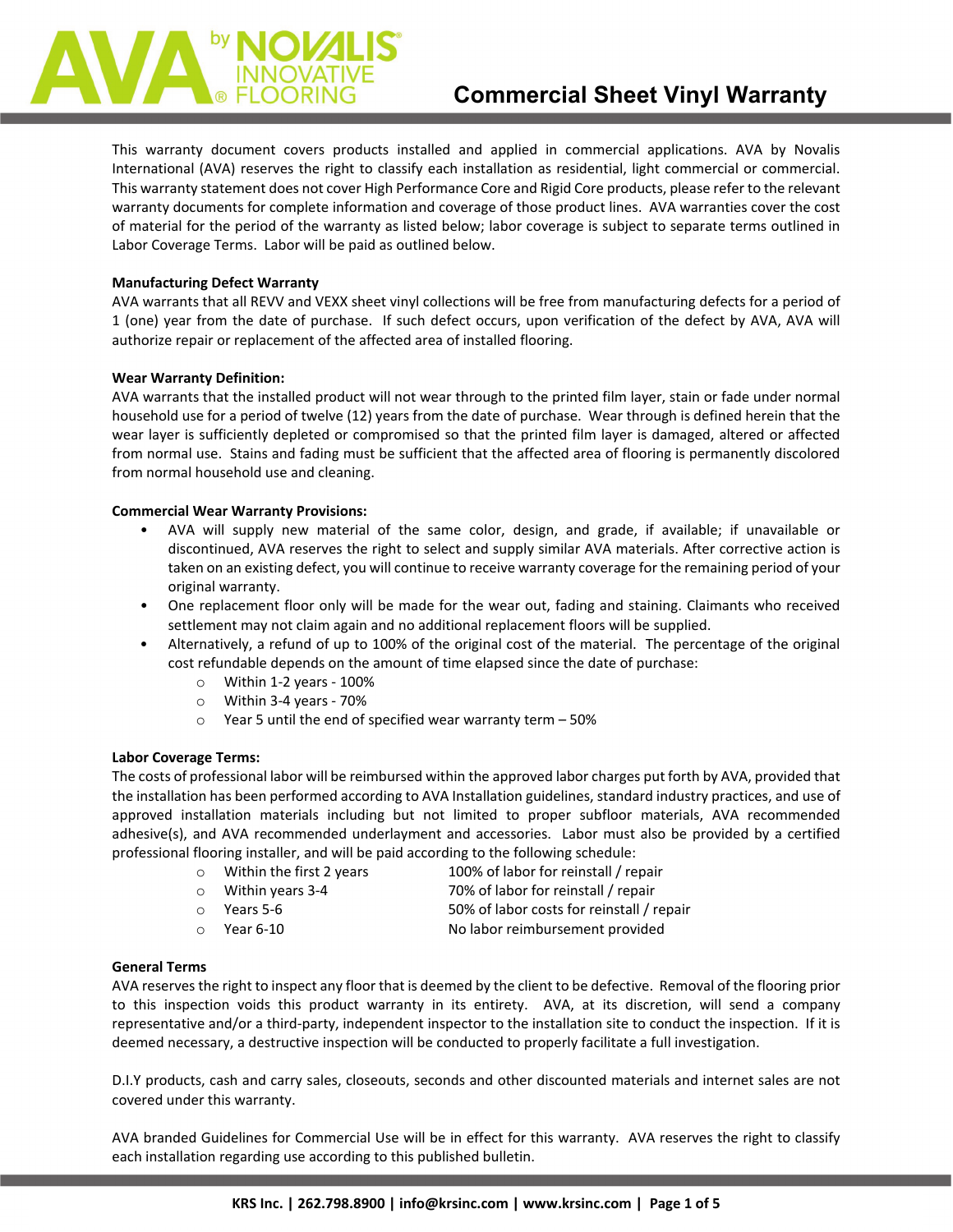### **Warranty Limitations**

- This warranty is not transferable and applies only to the original purchaser.
- Manufacturing defect must be reported within 30 days of first notice of defect in installed area.
- This warranty covers only properly installed and maintained floors, according to AVA installation guidelines and accepted industry practices and does not cover flooring installed in areas not intended for solid vinyl plank or tile.
- AVA branded and/or recommended products must be used for installing AVA flooring; use of products not specifically designed for use with the material will void warranty coverage.
- AVA will not pay for the loss of time, inconvenience or other consequential or incidental damages or expenses incurred during the initial installation and the subsequent removal and/or reinstallation of affected material, including clearing any items placed over the finished flooring and affected area subsequent to the original installation.
- This warranty does not cover the exclusions indicated in the technical data or on the package.
- AVA reserves the right of final judgment and may refuse claims in certain instances.
- AVA reserves the right to repair any floor, provide replacement materials directly to the consumer or installer, obtain the services of a professional of our choice, and / or to conduct repairs or replace flooring in a manner suitable to our interests if AVA and the purchaser cannot reach agreement on the cost or manner of the repair or replacement.
- For products sold as "Do-It-Yourself" products, cash and carry sales, internet sales, seconds or off-quality goods no labor costs will be provided as part of this warranty.
- Internet sales, closeouts, items sold as seconds or other off-quality designation are not covered under this warranty.
- **Materials installed with obvious manufacturing defects are not covered.** Visual defects greater than 1cm are considered identifiable. Labor costs will not be covered when materials with visual defects greater than or equal to 1 cm are installed; replacement material only will be provided.
- Products that have not been properly acclimated according to the AVA Installation Guidelines.
- Lack of maintenance or improper maintenance; dulled by soaps, detergents, harsh chemicals, dressings, one-step cleaners or wax.
- Indentations or damage by narrow tipped heels, vacuum cleaner beater bars, heavy rolling loads, caster wheels, furniture and chairs without proper floor protectors and furniture rests, dropping of metal or heavy objects. Furniture, appliances and movable fixtures should have a plastic or nylon protector at least 2" in diameter; chair casters / wheels should be a minimum of 2" in diameter and not be metal-type or narrower than 1" in width. Chair mats and protectors shall be used under office chairs including use in residential settings.
- Cuts, scratches, gouges and indentations, punctures caused by sharp objects, narrow wheels, metal furniture glides, etc. Non-rubber walk-off mats are to be used at all egress points and shall be of sufficient depth and width to capture grit, dirt and abrasive debris.
- Damage caused by burns, flooding, fires and other disasters.
- Staining or changes in color caused by dyes tracked from carpet, fertilizers, coal, tar, driveway sealers, oil drippings or other similar materials; faded or discolored by sunlight or heat generation; fading or staining caused by use of rubber mats. Non-rubber walk-off mats are to be used at all egress points and shall be of sufficient depth and width to capture grit, dirt and abrasive debris and allow for removal of foreign material before contact with vinyl flooring.
- Flooring issues, conditions, damage or defects caused by improper installation techniques, floors not installed per AVA Installation Guidelines, use of adhesives not supplied under the AVA Brand or incorrect application of adhesives, improper underlayments or underlayments not specifically recommended in writing by AVA or branded by AVA, inadequate subfloors or subfloor preparation, flooring installed against standard accepted industry practices.
- Performance of AVA products over foam-type, rubber, cork, or other compressible type underlayments. Guarantees of performance should be provided by the manufacturer who states their product is suitable for use with Sheet Vinyl Flooring.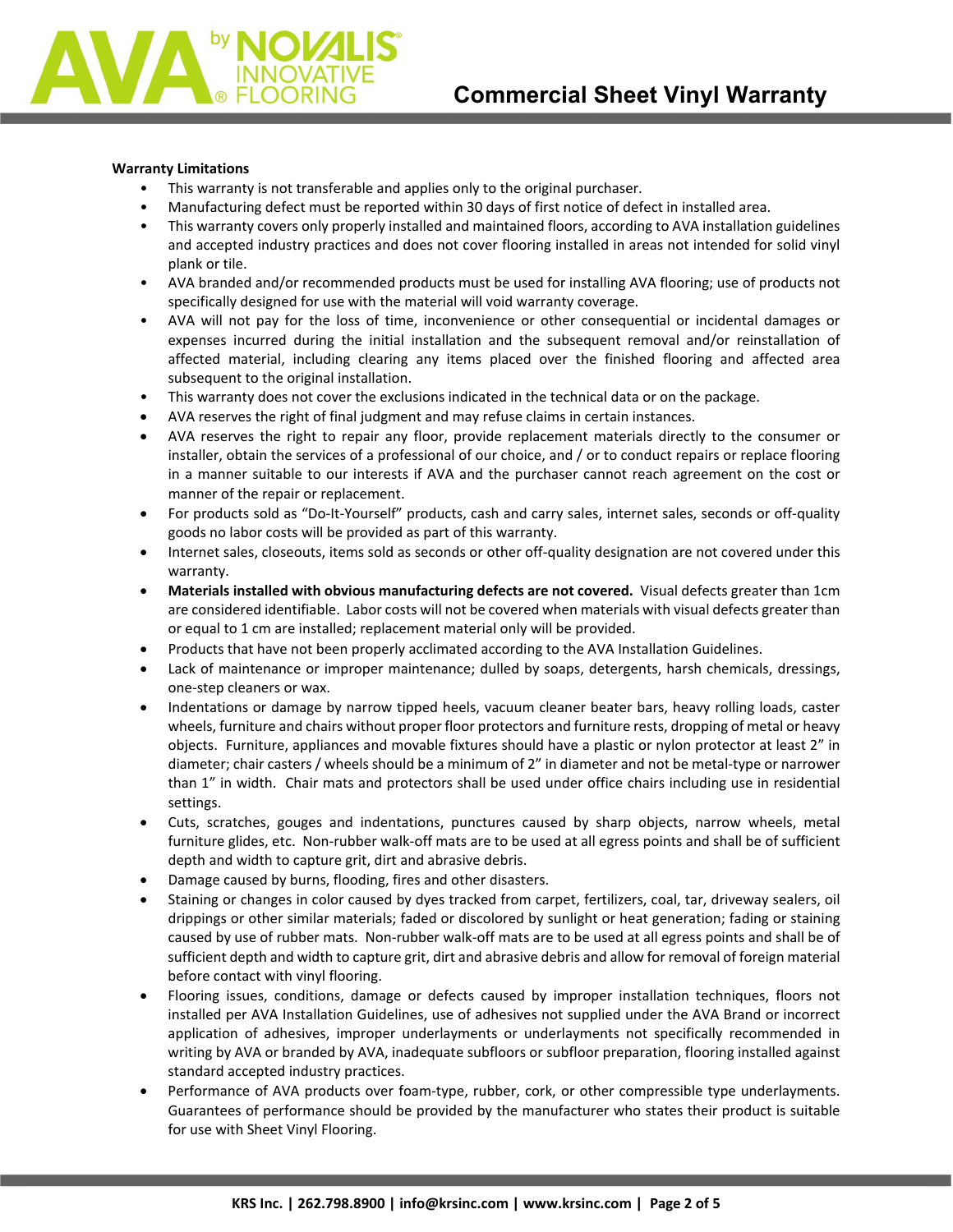

- Problems or damage due to excessive moisture and/or alkalinity in sub floor including discoloration or bond release of the structure of the flooring. Product structural damage from excessive exposure to water caused by flooding, plumbing and appliance leaks, water leakage from doors, windows or roof leaks. Standing water on flooring should be mopped or wet-vacuumed up immediately upon notice of the spill.
- Damage from or growth of mold and mildew caused by excessive moisture in the environment or substrate that has been trapped under the flooring; including flooring installed outdoors or subjected to prolonged water exposure.
- Flooring installed in areas not intended for sheet vinyl.
- Installed over unstable, unsuitable, or improperly prepared sub floors, wet/cold floor and/or radiant-heated floor in excess of 85°F.
- Hazing or finish related issues caused by grout.
- Different from samples or printed material in shade, color, glossing or embossing texture.

# **Slip Resistance**

Walking is an enormously complex activity involving many muscles, bones, and nerves, as well as kinesthetic sensory information. Significant factors that directly affect slip resistance properties are:

- The material type of shoe sole.
	- o Do not walk in socks or similar.
- The material type of the floor covering.
- The roughness of the floor covering.
- The surface structure of floor covering.
- Surface contaminates on the floor covering.
- The walker's weight, age, gait, fitness, alertness and vision.

Values of acceptable SCOF or DCOF, wet or dry, generally used within the flooring industry are published by other parties, not Novalis US, LLC. While Novalis US, LLC. does publish independent test results, it does not purport to address any safety concerns of slip resistance, the accuracy of any test method, safety threshold, or the measuring apparatus (tribometers). Therefore, no warranty for any slip resistance properties can be provided.

No person, representative, employee, or agent not employed by Novalis International, LTD. Or Lititz Flooring Company is authorized to modify or change the warranty statements made in this document.

This warranty gives you specific legal rights, and you may also have other rights, which vary from state to state. To file a claim contact Lititz Flooring Company or for other information you may contact AVA toll free at 877.861.5292. Claim documentation must be filled out in its entirety in order to be assigned a claim number and reviewed for validity.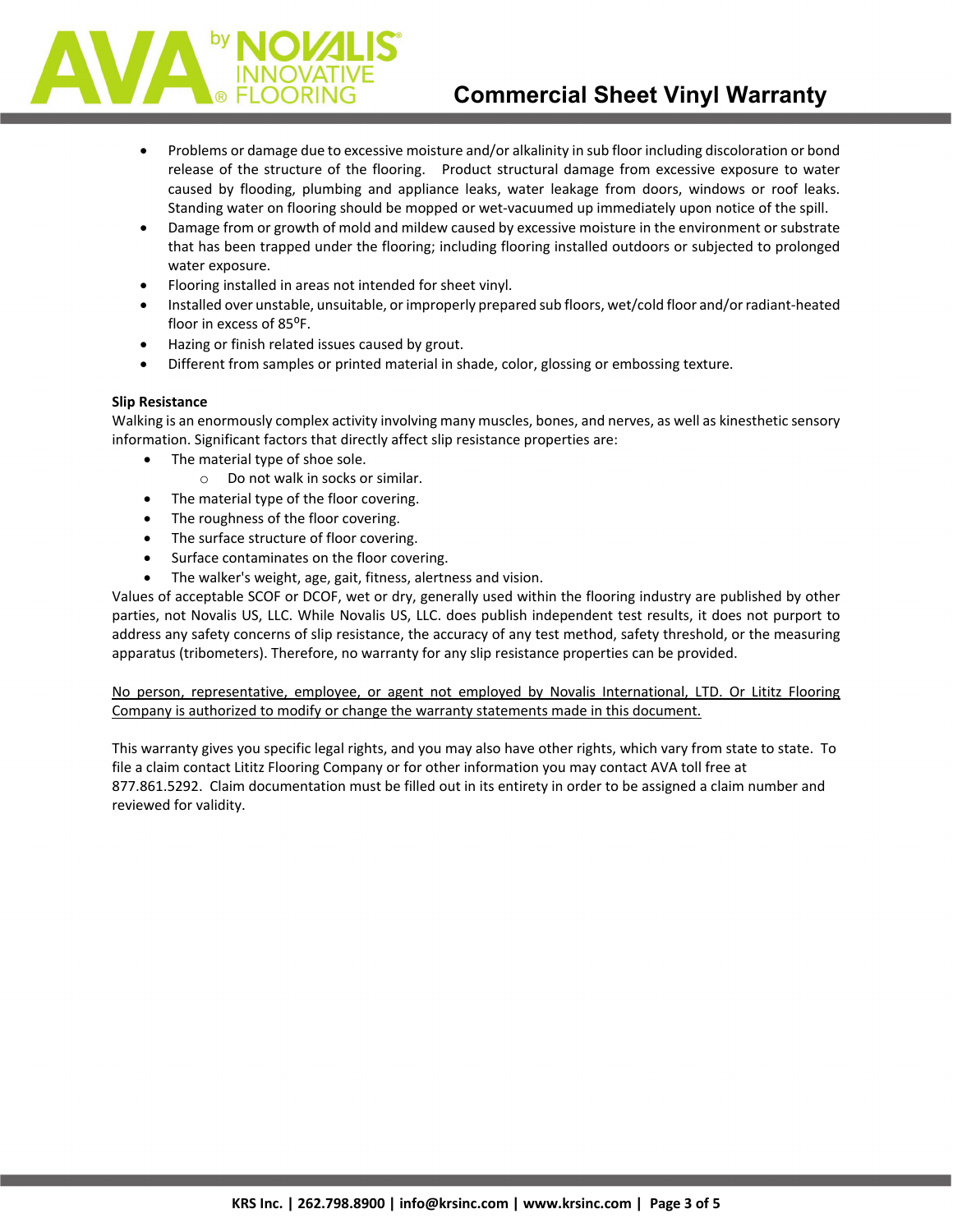

### **Novalis Standard Letter of Warranty**

Novalis International (Novalis) branded flooring installation adhesives are covered by a standard performance warranty, provided that current Novalis branded label and Product Data instructions have been followed, and that all substrate preparations, moisture and pH tests, and installation procedures comply with the standards set by Novalis, applicable ASTM F-710, RFCI and the floor covering manufacturers' guidelines. Testing for concrete substrate moisture is required to be done in accordance with the latest edition of ASTM F2170, as described in the product specifications.

If these procedures and guidelines have been followed, and substrate moisture and pH test results fall into the specified ranges, a performance warranty shall apply and is as follows:

# **NOVALIS BRANDED LIMITED WARRANTY**

If an installation failure occurs within 1 year from the date of installation as a direct result of the use of defective Novalis branded adhesive, Novalis will pay for equivalent floor covering and adhesive materials and for reasonable labor costs to repair or replace the failed portion of the installation as determined by Novalis at its sole discretion. Novalis specifically excludes any other warranty, express or implied, including merchantability and fitness for particular purpose extending beyond the term of this written warranty and is not liable for any other damages or losses including consequential or incidental damages. The Warranty covers only the adhesive bond and does not include responsibility for effects to the applied floor coverings due to exposure to conditions for which they were not designed.

For this warranty to be valid, Novalis branded adhesive products should be used only for their stated purpose, only with products manufactured and branded by Novalis International, LTD., and within one year of their date of manufacture and be applied in accordance with Novalis' application instructions. Any other products used in conjunction with AVA branded products are required to be certified compatible with the AVA products.

This warranty does not cover improper installation of the floor covering material or defective floor covering material; installation problems associated with: substrate imperfections; staining due to mold, mildew or bacterial growth, or any other discoloration of the flooring; excessive moisture or pH levels (be sure to perform tests first and take corrective measures before installation); improper maintenance; differences in color between flooring products and samples or photographs; indentation from improper loading including high heels, spiked shoes, rolling loads, chairs or other furniture not using floor protectors; failure of the flooring to adhere to the substrate due to, for example, moisture, alkaline or hydrostatic pressure from the substrate; or inappropriate end-user activities. Claimant is required to maintain written documentation of substrate moisture and pH testing.

Novalis will not warranty adhesives on substrates where silicates have been applied or entrained or where adhesive cleaners or removers have been applied. Warranties for defective or dimensionally unstable floor covering, substrates and underlayment are covered elsewhere in this Commercial Warranty document. This warranty gives you specific legal rights, and you may also have other rights, which vary from state to state. To file a claim contact KRS Inc. at 262.798.8900 or info@krsinc.com.

Other Conditions and Exclusions Not Covered by this Warranty are:

- Installation of vinyl materials not specifically manufactured by Novalis International, tested for compatibility and registered for use with Novalis branded adhesives with the manufacturer.
- Installations on substrates that were not properly tested and prepared as instructed.
- Problems with installations due to the use of silicates or other unapproved sealers or curing additives on the substrate.
- Installations over substrates where hydrostatic pressure exists, or moisture readings are higher than specified for adhesive product.
- Installations over substrates with a surface pH test above that specified for the adhesive product.
- Failure of claimant to have records of moisture and alkalinity testing taken prior to the installation.
- Installation failures due to outside sources of water, such as where outside grade is above substrate, moisture or ground water intrusion caused by faulty (or lack of) a vapor retarder under the concrete per